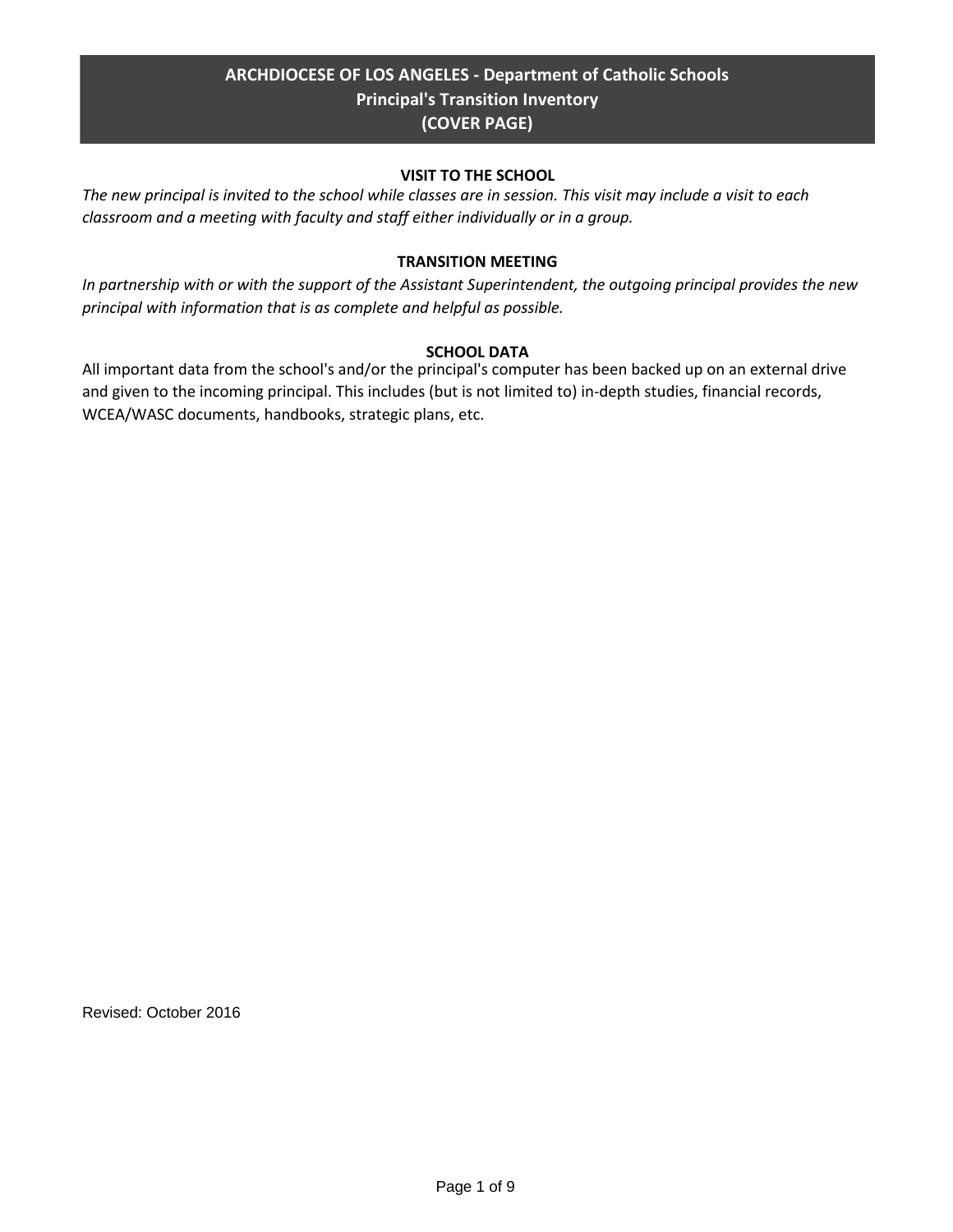| ARCHDIOCESE OF LOS ANGELES - Department of Catholic Schools<br><b>Principal's Transition Inventory</b>        |                              |                                                               |  |
|---------------------------------------------------------------------------------------------------------------|------------------------------|---------------------------------------------------------------|--|
| Item                                                                                                          | <b>Location/Point Person</b> | <b>Status</b><br>(complete, in progress,<br>not started, n/a) |  |
| <b>FAITH</b>                                                                                                  |                              |                                                               |  |
| <b>All Schools</b>                                                                                            |                              |                                                               |  |
| Name of Religion Chair: Job Description                                                                       |                              |                                                               |  |
| What liturgical celebrations are made available during the year? (Mass, Reconciliation, Prayer Service, etc.) |                              |                                                               |  |
| Where is the school on the path to Catechetical Certification?                                                |                              |                                                               |  |
| <b>Elementary Schools</b>                                                                                     |                              |                                                               |  |
| Location of ACRE test booklets, answer sheets and header sheets                                               |                              |                                                               |  |
| ACRE dates for the past six years organized by year and grade level                                           |                              |                                                               |  |
| Location of ACRE data analysis and Catholic Identity Ongoing Review documents                                 |                              |                                                               |  |
| Who is responsible for the 2nd grade sacraments of reconciliation and First Holy Communion?                   |                              |                                                               |  |
| Name, phone number and e-mail address of Parish Director of Religious Education                               |                              |                                                               |  |
| System for identifying non-Catholic students and communicating information to teachers.                       |                              |                                                               |  |
| <b>High Schools</b>                                                                                           |                              |                                                               |  |
| Name of religion textbook series in use at the school                                                         |                              |                                                               |  |
| Name of campus minister                                                                                       |                              |                                                               |  |
| Name of Christian Service moderator                                                                           |                              |                                                               |  |
| Who is responsible for responding to natural disaster/crisis outreach?                                        |                              |                                                               |  |
| <b>STEWARDSHIP</b>                                                                                            |                              |                                                               |  |
| <b>All Schools</b>                                                                                            |                              |                                                               |  |
| <b>Annual Reports</b>                                                                                         |                              |                                                               |  |
| Projected budget and enrollment                                                                               |                              |                                                               |  |
| Tuition collection report to date for all families                                                            |                              |                                                               |  |
| List of all accounts payable to date                                                                          |                              |                                                               |  |
| List of restricted funds                                                                                      |                              |                                                               |  |
| Tuition agreements                                                                                            |                              |                                                               |  |
| Bookkeeping/accounting arrangements                                                                           |                              |                                                               |  |
| Location of checkbook                                                                                         |                              |                                                               |  |
| Check signing policy & check signing authority with bank                                                      |                              |                                                               |  |
| <b>Banking Account Information</b>                                                                            |                              |                                                               |  |
| Identify payroll company information                                                                          |                              |                                                               |  |
| <b>CEF Applications/File</b>                                                                                  |                              |                                                               |  |
| Foundation Information & Donor Database                                                                       |                              |                                                               |  |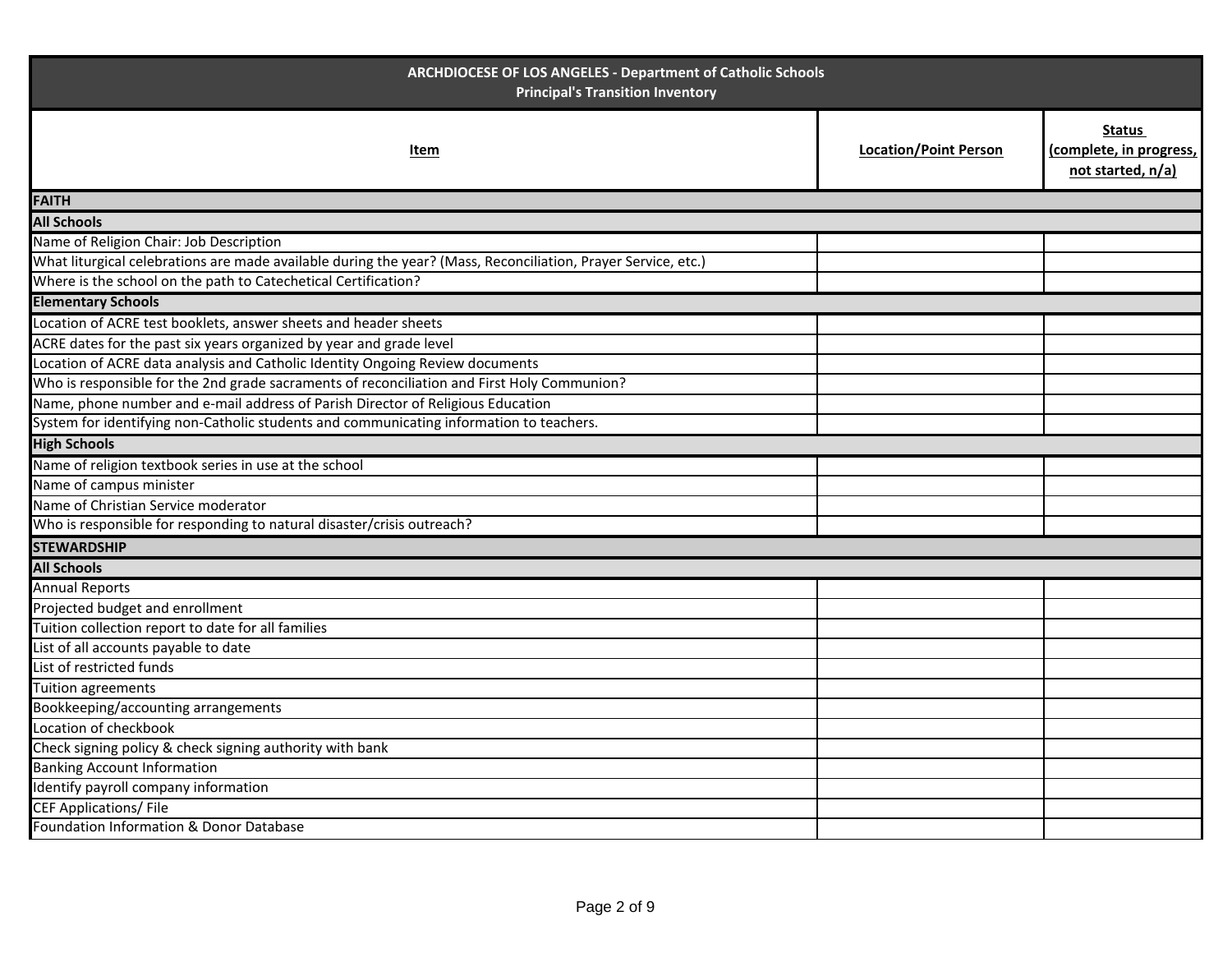| ARCHDIOCESE OF LOS ANGELES - Department of Catholic Schools<br><b>Principal's Transition Inventory</b>                                                                                                                                                  |                              |                                                               |  |
|---------------------------------------------------------------------------------------------------------------------------------------------------------------------------------------------------------------------------------------------------------|------------------------------|---------------------------------------------------------------|--|
| Item                                                                                                                                                                                                                                                    | <b>Location/Point Person</b> | <b>Status</b><br>(complete, in progress,<br>not started, n/a) |  |
| <b>STEWARDSHIP (continued)</b>                                                                                                                                                                                                                          |                              |                                                               |  |
| <b>All Schools</b>                                                                                                                                                                                                                                      |                              |                                                               |  |
| Endowment Documenation/ Minutes of Meetings                                                                                                                                                                                                             |                              |                                                               |  |
| <b>Admission policies</b>                                                                                                                                                                                                                               |                              |                                                               |  |
| Enrollment by grade (names of students) for coming year                                                                                                                                                                                                 |                              |                                                               |  |
| Fundraising events and dates for coming year                                                                                                                                                                                                            |                              |                                                               |  |
| Leadership and Principal's responsibilties for annual school events (fiesta, carnival, etc.)                                                                                                                                                            |                              |                                                               |  |
| <b>High Schools</b>                                                                                                                                                                                                                                     |                              |                                                               |  |
| Development                                                                                                                                                                                                                                             |                              |                                                               |  |
| Marketing                                                                                                                                                                                                                                               |                              |                                                               |  |
| Investment accounts                                                                                                                                                                                                                                     |                              |                                                               |  |
| <b>Monthly Financial Reports</b>                                                                                                                                                                                                                        |                              |                                                               |  |
| Monthly Invoice and Medical                                                                                                                                                                                                                             |                              |                                                               |  |
| <b>EXCELLENCE</b>                                                                                                                                                                                                                                       |                              |                                                               |  |
| <b>All Schools</b>                                                                                                                                                                                                                                      |                              |                                                               |  |
| Curriculum Development (syllabus, unit plans, lesson plans & pacing guides for the last two years)                                                                                                                                                      |                              |                                                               |  |
| Indication and evidence of steps completed toward implementation of CCSS                                                                                                                                                                                |                              |                                                               |  |
| Data analysis from the current year                                                                                                                                                                                                                     |                              |                                                               |  |
| Method for reporting progress to parents (i.e., frequency of progress reports, report cards, online grading system, etc.)<br>Description of school-wide instructional strategies or systems for meeting the needs of all students (e.g., Thinking Maps, |                              |                                                               |  |
| fluency routines, STEP, tiered interventions, etc."                                                                                                                                                                                                     |                              |                                                               |  |
| Curricular Goals/Professional Development Plan for the last two years                                                                                                                                                                                   |                              |                                                               |  |
| Technology Plan tied to Curricular Goals                                                                                                                                                                                                                |                              |                                                               |  |
| Agendas and Minutes from Faculty Meetings from the current year                                                                                                                                                                                         |                              |                                                               |  |
| Teacher observation data from the current year & Year-end evaluations                                                                                                                                                                                   |                              |                                                               |  |
| Textbook inventory by subject, grade, title and publisher, including e-books                                                                                                                                                                            |                              |                                                               |  |
| Professional development focus and in-service days scheduled to support                                                                                                                                                                                 |                              |                                                               |  |
| Probationary teachers/teachers on Performance Improvement Plan                                                                                                                                                                                          |                              |                                                               |  |
| <b>Elementary Schools</b>                                                                                                                                                                                                                               |                              |                                                               |  |
| ITBS data for the past six years organized by year and grade level                                                                                                                                                                                      |                              |                                                               |  |
| Other types of diagnostic, formative or summative data collected by the school (e.g., SGP, STAR, NWEA, Catapult<br>Benchmarks, DIBELS, etc.)                                                                                                            |                              |                                                               |  |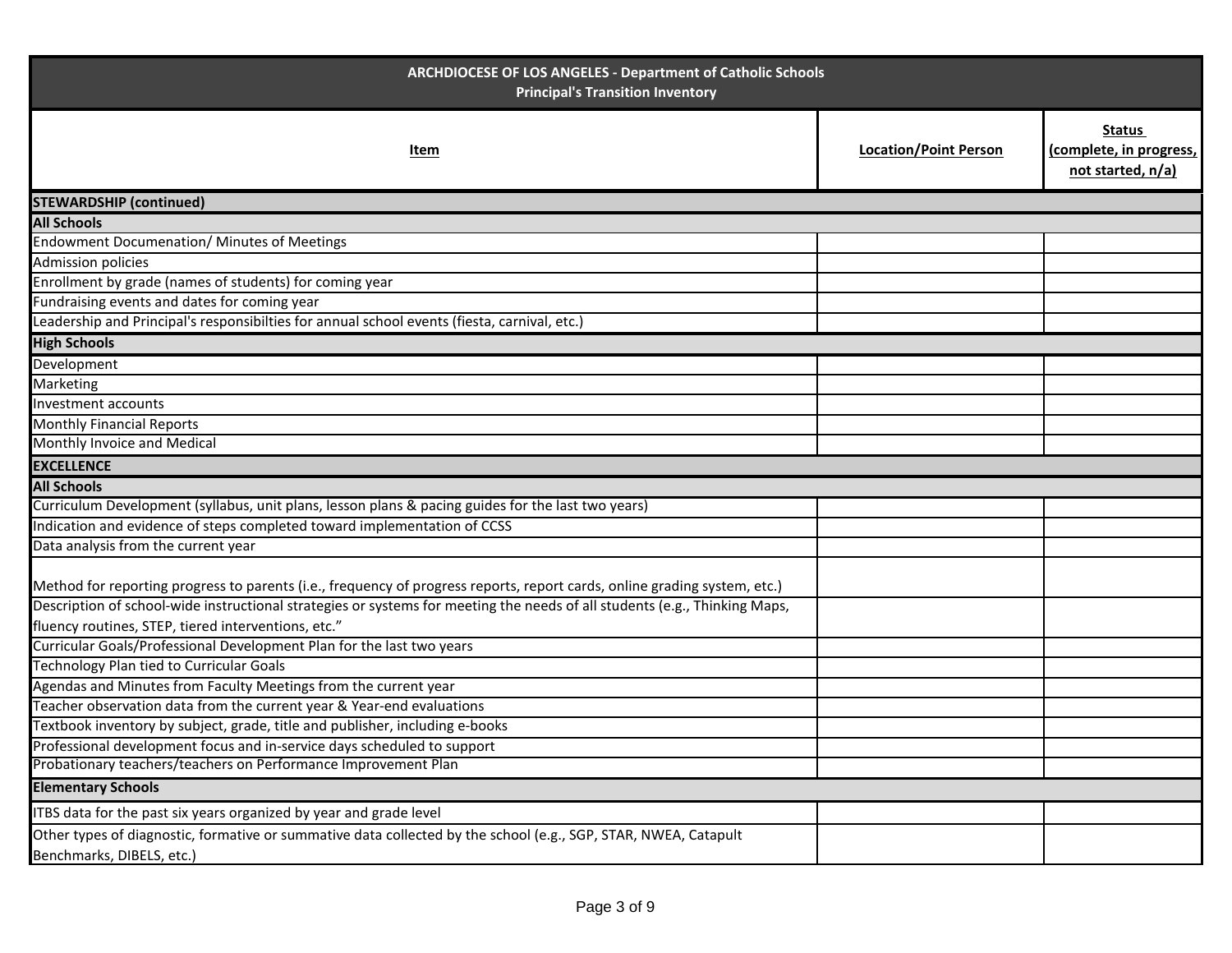| ARCHDIOCESE OF LOS ANGELES - Department of Catholic Schools<br><b>Principal's Transition Inventory</b>                       |                              |                                                               |  |  |
|------------------------------------------------------------------------------------------------------------------------------|------------------------------|---------------------------------------------------------------|--|--|
| Item                                                                                                                         | <b>Location/Point Person</b> | <b>Status</b><br>(complete, in progress,<br>not started, n/a) |  |  |
| <b>EXCELLENCE (continued)</b>                                                                                                |                              |                                                               |  |  |
| <b>High Schools</b>                                                                                                          |                              |                                                               |  |  |
| Name of person responsible for coordinating standardized testing                                                             |                              |                                                               |  |  |
| Types of standardized testing administered by the school                                                                     |                              |                                                               |  |  |
| Standardized Test Data for past three years                                                                                  |                              |                                                               |  |  |
| Minutes of Department meetings                                                                                               |                              |                                                               |  |  |
| <b>Advisory Curriculum Committee</b>                                                                                         |                              |                                                               |  |  |
| School Codes/Passwords for College Board, ACT & CA Department of Education                                                   |                              |                                                               |  |  |
| Job posting websites                                                                                                         |                              |                                                               |  |  |
| <b>Teacher Observation Protocol</b>                                                                                          |                              |                                                               |  |  |
| <b>TITLE FUNDS</b>                                                                                                           |                              |                                                               |  |  |
| <b>All Schools</b>                                                                                                           |                              |                                                               |  |  |
| Awareness of annual Government Programs' meeting (October)                                                                   |                              |                                                               |  |  |
| Name, phone number and e-mail address of contact at school district if not located in LAUSD                                  |                              |                                                               |  |  |
| Notice of allocations if not located within LAUSD                                                                            |                              |                                                               |  |  |
| Annual Professional Development Plan and Consultation                                                                        |                              |                                                               |  |  |
| <b>TECHNOLOGY</b>                                                                                                            |                              |                                                               |  |  |
| <b>All Schools</b>                                                                                                           |                              |                                                               |  |  |
| Inventory of school-owned teacher and student devices (desktops, laptops, tablets, iPads), projectors, printers, copiers and |                              |                                                               |  |  |
| other instructional technology devices)                                                                                      |                              |                                                               |  |  |
| Master list of user names and passwords for relevant web services (school website, school e-mail, student information        |                              |                                                               |  |  |
| system, online/digital content programs, assessment programs, etc.)                                                          |                              |                                                               |  |  |
| Existing service contracts (internet and telephone, web-site hosting, student information system, content programs and       |                              |                                                               |  |  |
| technology support services)                                                                                                 |                              |                                                               |  |  |
| Participation in e-rate consortium                                                                                           |                              |                                                               |  |  |
| <b>Technology Plan</b>                                                                                                       |                              |                                                               |  |  |
| Replacement/Aging Report of servers and other infrastructures<br>SIS Passwords/Logins                                        |                              |                                                               |  |  |
|                                                                                                                              |                              |                                                               |  |  |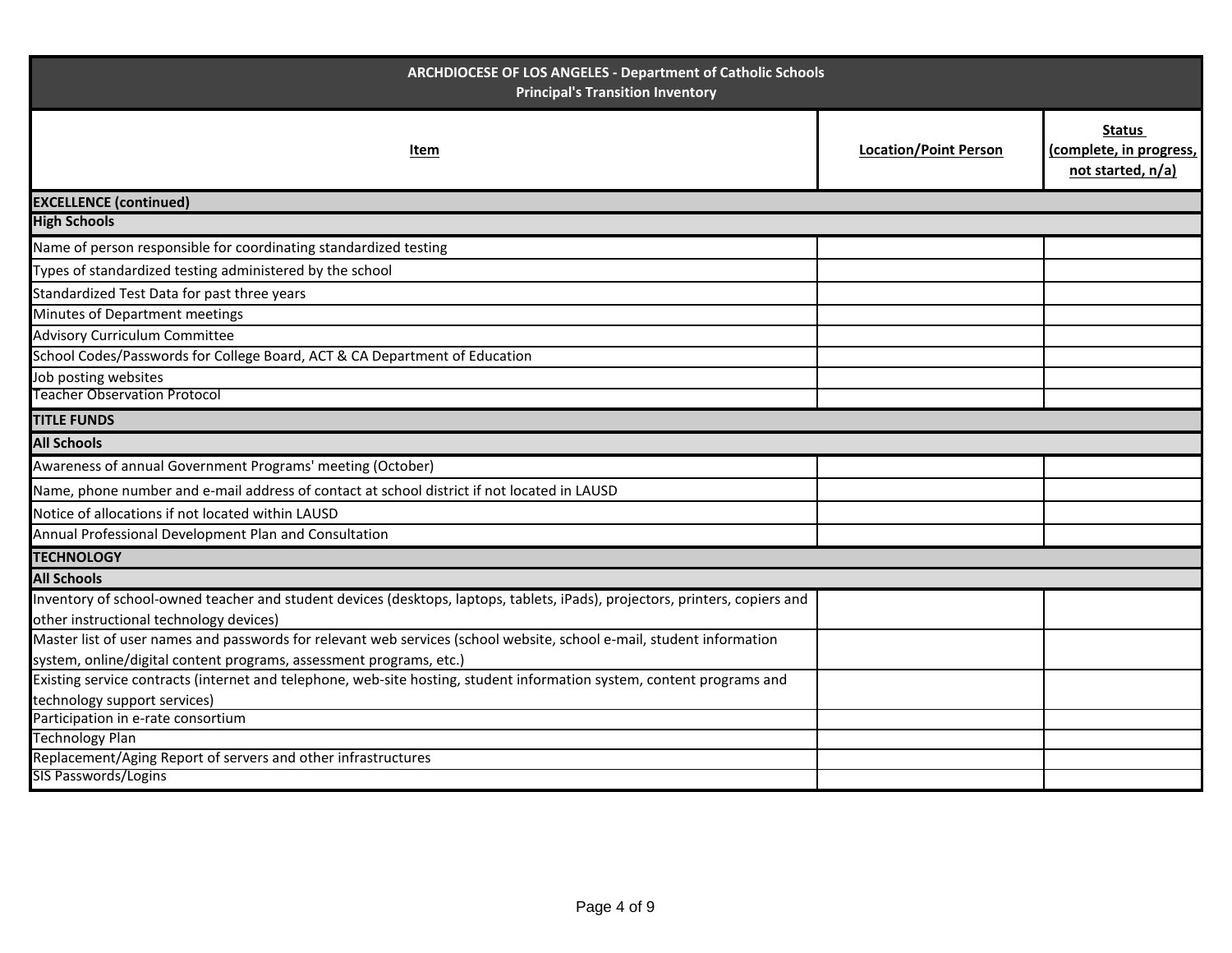| ARCHDIOCESE OF LOS ANGELES - Department of Catholic Schools<br><b>Principal's Transition Inventory</b> |                              |                                                               |  |  |
|--------------------------------------------------------------------------------------------------------|------------------------------|---------------------------------------------------------------|--|--|
| Item                                                                                                   | <b>Location/Point Person</b> | <b>Status</b><br>(complete, in progress,<br>not started, n/a) |  |  |
| <b>WCEA/WASC ACCREDITATION</b>                                                                         |                              |                                                               |  |  |
| <b>All Schools</b>                                                                                     |                              |                                                               |  |  |
| Most current Self-Study and Visiting Committee Report of Findings                                      |                              |                                                               |  |  |
| Copy of Action Plan                                                                                    |                              |                                                               |  |  |
| Date of next full accreditation visit/three year mid-term visit                                        |                              |                                                               |  |  |
| <b>WCEA Leadership Team members</b>                                                                    |                              |                                                               |  |  |
| Catholic Identity On-going reviews since last accreditation                                            |                              |                                                               |  |  |
| Copies of previous accreditation documents                                                             |                              |                                                               |  |  |
| <b>Elementary Schools</b>                                                                              |                              |                                                               |  |  |
| Annual reports of progress and mid-term report as required for 6R term                                 |                              |                                                               |  |  |
| <b>Excellence Growth Reports since last accreditation</b>                                              |                              |                                                               |  |  |
| <b>High Schools</b>                                                                                    |                              |                                                               |  |  |
| Quarterly reports of progress as required                                                              |                              |                                                               |  |  |
| Data Library Updates (E3 only)                                                                         |                              |                                                               |  |  |
| <b>DEPARTMENT OF CATHOLIC SCHOOLS</b>                                                                  |                              |                                                               |  |  |
| <b>All Schools</b>                                                                                     |                              |                                                               |  |  |
| Copies of Private School Affidavit                                                                     |                              |                                                               |  |  |
| Copies of Archdiocesan Census reports filed for the past five years                                    |                              |                                                               |  |  |
| Proposed calendar submitted to Department of Catholic Schools                                          |                              |                                                               |  |  |
| Annual Assessment Fee paid (Due August)                                                                |                              |                                                               |  |  |
| PARENTS/STUDENTS COMMUNICATION                                                                         |                              |                                                               |  |  |
| <b>All Schools</b>                                                                                     |                              |                                                               |  |  |
| Parent/Student Handbook (including Archdiocesan insert)                                                |                              |                                                               |  |  |
| Parent/Teacher Organization officers for coming year and contact information                           |                              |                                                               |  |  |
| Copies of parent newsletters, bulletins and other written communication                                |                              |                                                               |  |  |
| School Board members and contact information                                                           |                              |                                                               |  |  |
| Information on phone system, set-up, voicemail access, school website, etc.                            |                              |                                                               |  |  |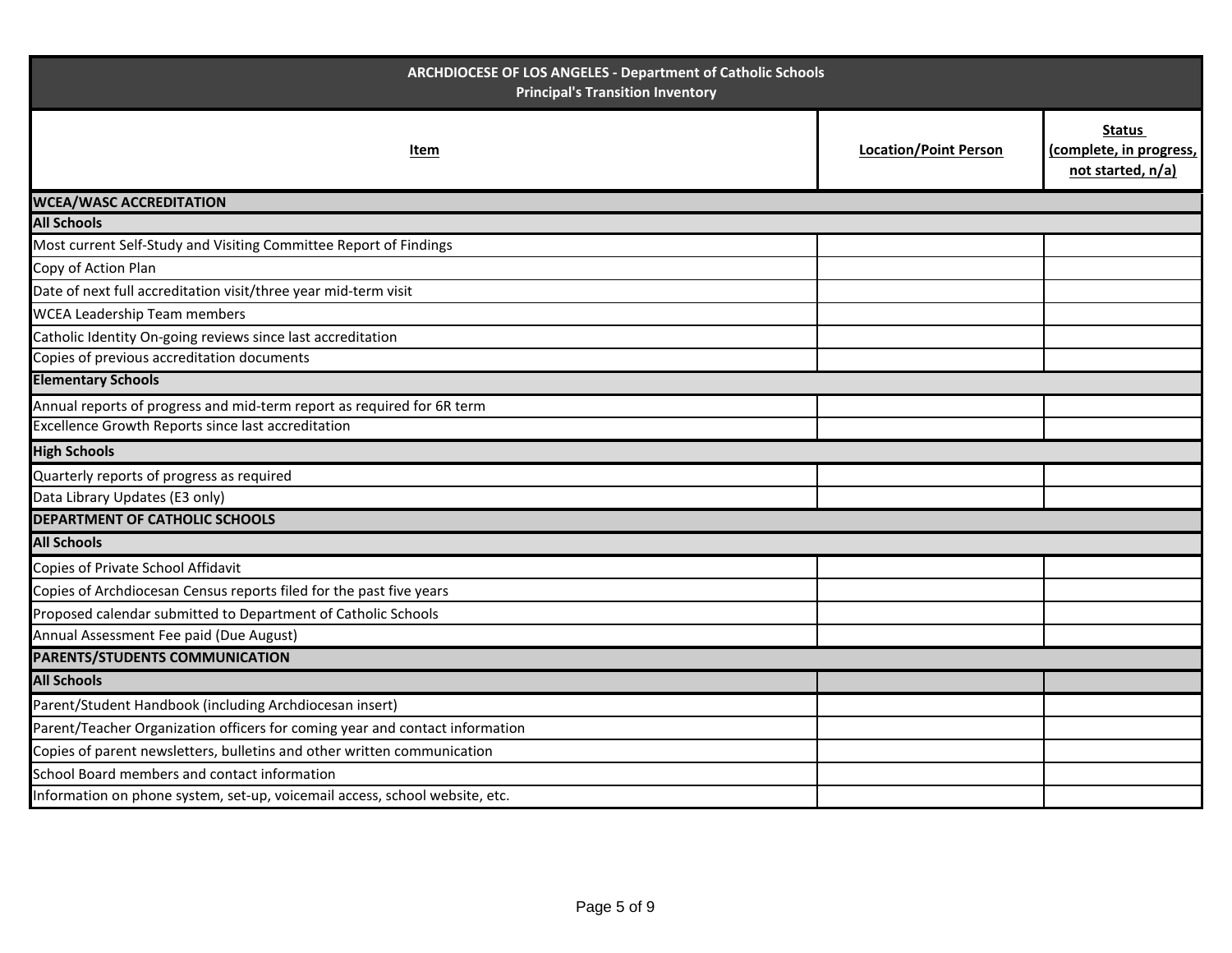| ARCHDIOCESE OF LOS ANGELES - Department of Catholic Schools<br><b>Principal's Transition Inventory</b>                  |                              |                                                               |  |
|-------------------------------------------------------------------------------------------------------------------------|------------------------------|---------------------------------------------------------------|--|
| Item                                                                                                                    | <b>Location/Point Person</b> | <b>Status</b><br>(complete, in progress,<br>not started, n/a) |  |
| PERSONNEL FILES AND OTHER                                                                                               |                              |                                                               |  |
| <b>All Schools</b>                                                                                                      |                              |                                                               |  |
| Criminal Record Summary confidential file (fingerprints)                                                                |                              |                                                               |  |
| -9 file (employment eligibility verification form)                                                                      |                              |                                                               |  |
| Child Abuse Acknowledgement Form                                                                                        |                              |                                                               |  |
| Personnel files                                                                                                         |                              |                                                               |  |
| <b>Benefits Information</b>                                                                                             |                              |                                                               |  |
| Faculty/Staff Handbook (including Archdiocesan insert)                                                                  |                              |                                                               |  |
| Job Descriptions for all exempt and non-exempt personnel                                                                |                              |                                                               |  |
| Staff roster and updates                                                                                                |                              |                                                               |  |
| <b>VIRTUS certificates</b>                                                                                              |                              |                                                               |  |
| Catechetical Certification documentation for teachers of religion                                                       |                              |                                                               |  |
| Class, teacher, and staff schedules from the current year                                                               |                              |                                                               |  |
| Acceptable Use Policy                                                                                                   |                              |                                                               |  |
| <b>Immunization Records</b>                                                                                             |                              |                                                               |  |
| <b>STUDENT RECORDS</b>                                                                                                  |                              |                                                               |  |
| <b>All Schools</b>                                                                                                      |                              |                                                               |  |
| Location of permanent records and storage of old cum files and registers                                                |                              |                                                               |  |
| <b>STEP plans</b>                                                                                                       |                              |                                                               |  |
| -20 List (International students)                                                                                       |                              |                                                               |  |
| <b>Immunization Records</b>                                                                                             |                              |                                                               |  |
| <b>Elementary Schools</b>                                                                                               |                              |                                                               |  |
| Retentions, if any for upcoming year                                                                                    |                              |                                                               |  |
| <b>SAFEGUARDING THE CHILDREN</b>                                                                                        |                              |                                                               |  |
| <b>All Schools</b>                                                                                                      |                              |                                                               |  |
| Review "Responsibilities of School Principals" document from Safeguard the Children's Office                            |                              |                                                               |  |
| File of VIRTUS Certificates for parents and volunteers                                                                  |                              |                                                               |  |
| File of fingerprinting (copies of Live Scan forms) for volunteers who supervise students (lunch duty, chaperones, etc.) |                              |                                                               |  |
| File of signed, Adults Working with Minors for all parents and volunteers                                               |                              |                                                               |  |
| VPIN Administrator? Who is responsible for VPIN at the school?                                                          |                              |                                                               |  |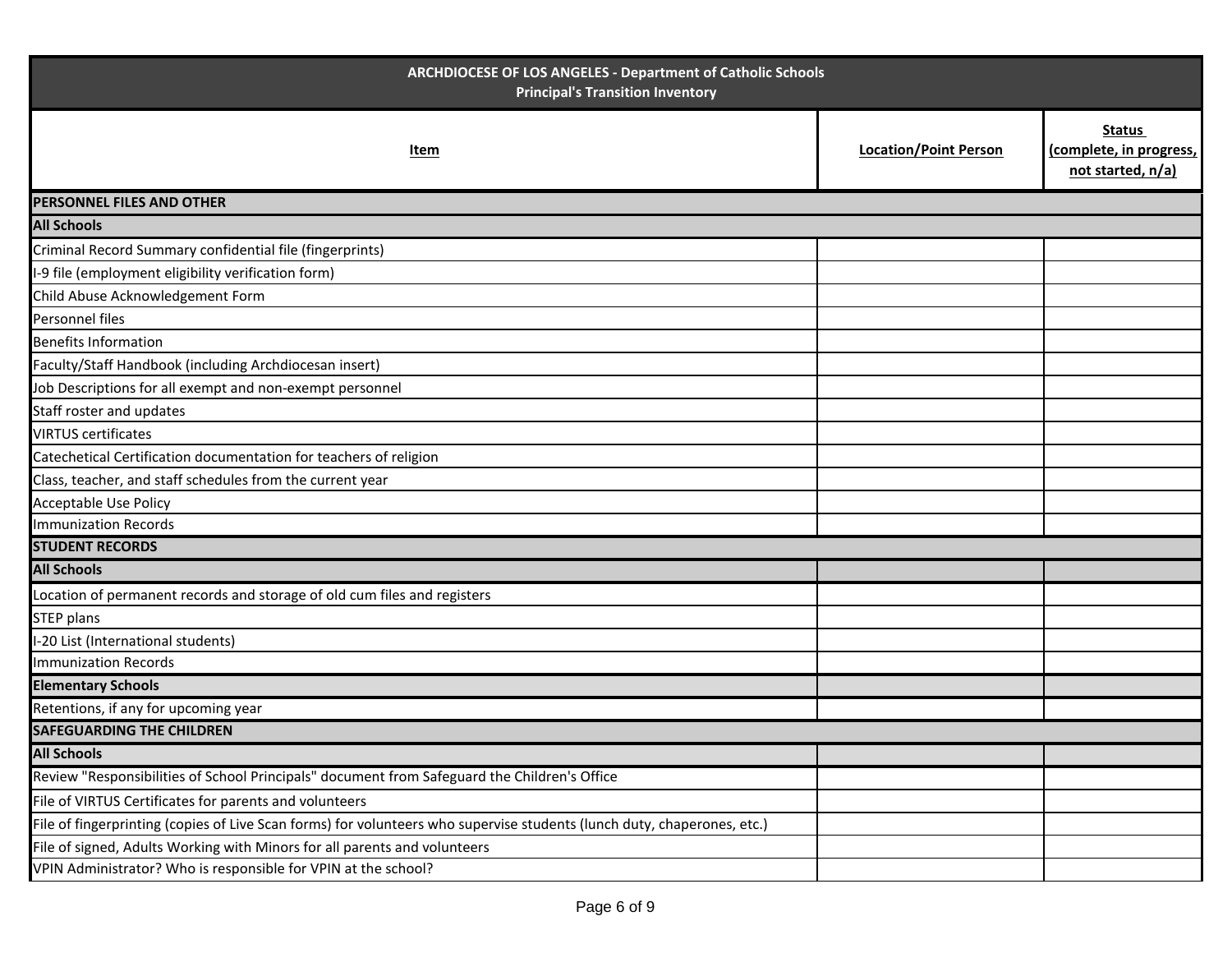| ARCHDIOCESE OF LOS ANGELES - Department of Catholic Schools<br><b>Principal's Transition Inventory</b>  |                              |                                                               |  |  |
|---------------------------------------------------------------------------------------------------------|------------------------------|---------------------------------------------------------------|--|--|
| Item                                                                                                    | <b>Location/Point Person</b> | <b>Status</b><br>(complete, in progress,<br>not started, n/a) |  |  |
| <b>SAFEGUARDING THE CHILDREN (continued)</b>                                                            |                              |                                                               |  |  |
| <b>All Schools</b>                                                                                      |                              |                                                               |  |  |
| Educator's Access Tab for VIRTUS Online (JVienna@la-archdiocese.org)                                    |                              |                                                               |  |  |
| Confirm potential paper copy/binder of Fingerprinting/Livescan verification                             |                              |                                                               |  |  |
| <b>Elementary Schools</b>                                                                               |                              |                                                               |  |  |
| Does the school use Good Touch, Bad Touch or Teaching Touching Safety?                                  |                              |                                                               |  |  |
| Copies of Record for Children's Program Training for past three years                                   |                              |                                                               |  |  |
| School liaison for parish Safeguarding the Children Committee                                           |                              |                                                               |  |  |
| Name and contact information of person responsible for VPIN at the parish.                              |                              |                                                               |  |  |
| <b>EMERGENCY PROCEDURES</b>                                                                             |                              |                                                               |  |  |
| <b>All Schools</b>                                                                                      |                              |                                                               |  |  |
| Documentation of fire and earthquake drills for the past two years                                      |                              |                                                               |  |  |
| Earthquake/Disaster preparedness supplies                                                               |                              |                                                               |  |  |
| <b>Emergency plans/procedures</b>                                                                       |                              |                                                               |  |  |
| <b>Student Emergency Cards</b>                                                                          |                              |                                                               |  |  |
| Name and phone number of contact at Police Department (for some schools, the local Senior Lead Officer) |                              |                                                               |  |  |
| Name and phone number of contact at Fire Department                                                     |                              |                                                               |  |  |
| <b>SCHOOL PLANT</b>                                                                                     |                              |                                                               |  |  |
| <b>All Schools</b>                                                                                      |                              |                                                               |  |  |
| Summer maintenance and special projects-dates and responsible parties                                   |                              |                                                               |  |  |
| <b>Contracted services</b>                                                                              |                              |                                                               |  |  |
| Five-year Maintenance Plan                                                                              |                              |                                                               |  |  |
| Facilities' Self-Assessment                                                                             |                              |                                                               |  |  |
| Plant Map with Emergency Shut-Off Information                                                           |                              |                                                               |  |  |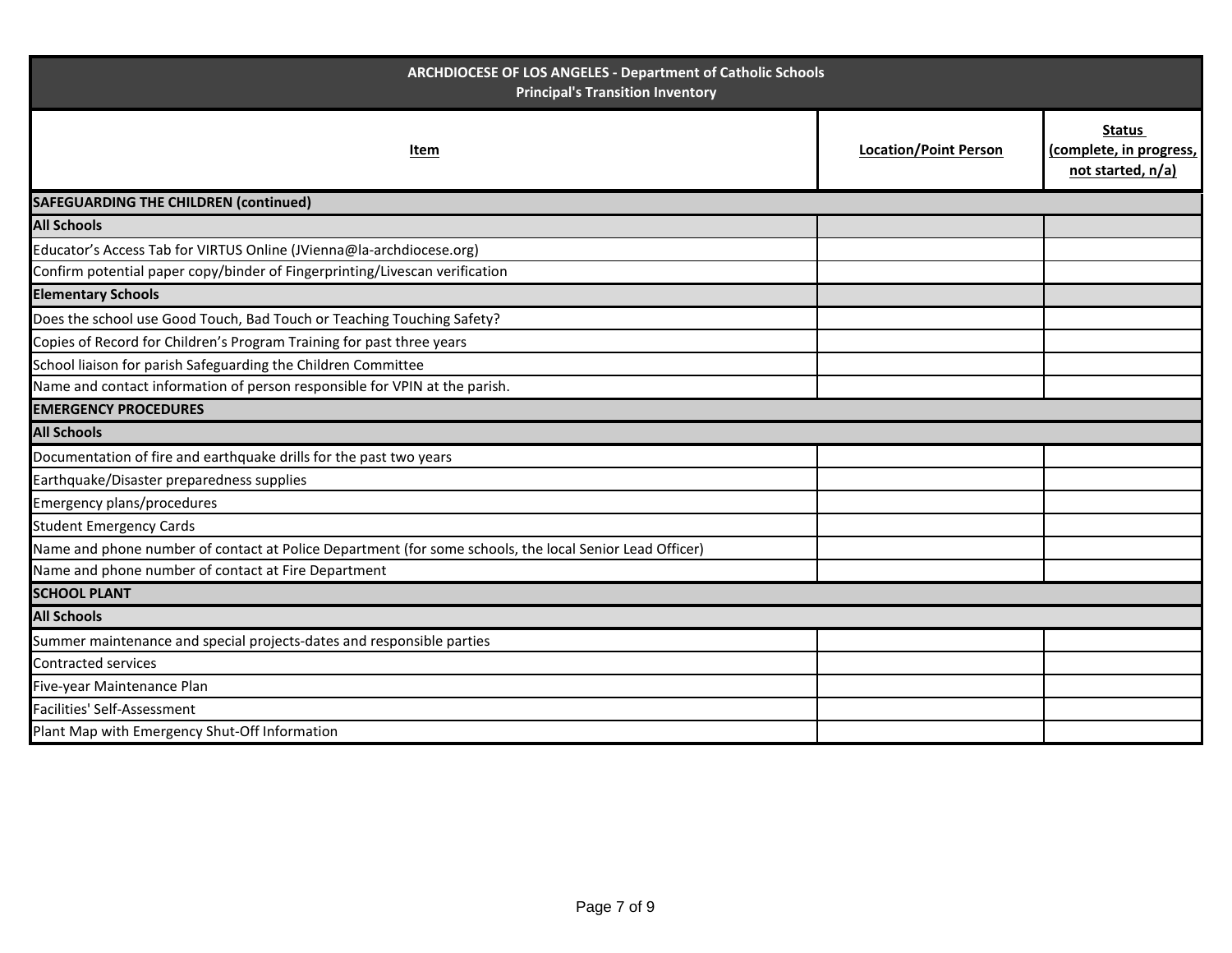#### **ARCHDIOCESE OF LOS ANGELES - Department of Catholic Schools Principal's Transition Inventory**

#### **BANK ACCOUNTS:**

| The bank signature cards to be transferred to the new principal (all school accounts): |                     |           |         |                 |  |
|----------------------------------------------------------------------------------------|---------------------|-----------|---------|-----------------|--|
| Name of Bank                                                                           | <b>Account Name</b> | Account # | User ID | <b>Password</b> |  |
|                                                                                        |                     |           |         |                 |  |
|                                                                                        |                     |           |         |                 |  |
|                                                                                        |                     |           |         |                 |  |
|                                                                                        |                     |           |         |                 |  |
|                                                                                        |                     |           |         |                 |  |

| <b>ENDOWMENT OR INVESTMENT ACCOUNTS:</b> |                |         |          |  |
|------------------------------------------|----------------|---------|----------|--|
| <b>Account Name</b>                      | Account Number | User ID | Password |  |
|                                          |                |         |          |  |
|                                          |                |         |          |  |

|      | <b>CREDIT CARDS:</b> |                        |  |
|------|----------------------|------------------------|--|
| Name | Account #            | <b>Expiration Date</b> |  |
|      |                      |                        |  |
|      |                      |                        |  |
|      |                      |                        |  |

|                                      | <b>TRANSITION ITEMS</b> |          |
|--------------------------------------|-------------------------|----------|
| <b>Account Name</b>                  | User ID                 | Password |
| <b>Catholic Education Foundation</b> |                         |          |
| Private School Affidavit             |                         |          |
| DOJ (Fingerprint)                    |                         |          |
| <b>ACES School Email Account</b>     |                         |          |
| <b>VPIN Access Form</b>              |                         |          |
| <b>STAR</b>                          |                         |          |
| Security/Alarm/Safe Codes            |                         |          |
| Master Key Box / Distribution List   |                         |          |
| Gradebook/Student Information System |                         |          |
| <b>VIRTUS Online</b>                 |                         |          |
|                                      |                         |          |
|                                      |                         |          |
|                                      |                         |          |
|                                      |                         |          |
|                                      |                         |          |
|                                      |                         |          |
|                                      |                         |          |
|                                      |                         |          |
|                                      |                         |          |
|                                      |                         |          |
|                                      |                         |          |
|                                      |                         |          |
|                                      |                         |          |
|                                      |                         |          |
|                                      |                         |          |
|                                      |                         |          |
|                                      |                         |          |
|                                      |                         |          |
|                                      |                         |          |
|                                      |                         |          |
|                                      |                         |          |
|                                      |                         |          |

# **CONFIDENTIAL**